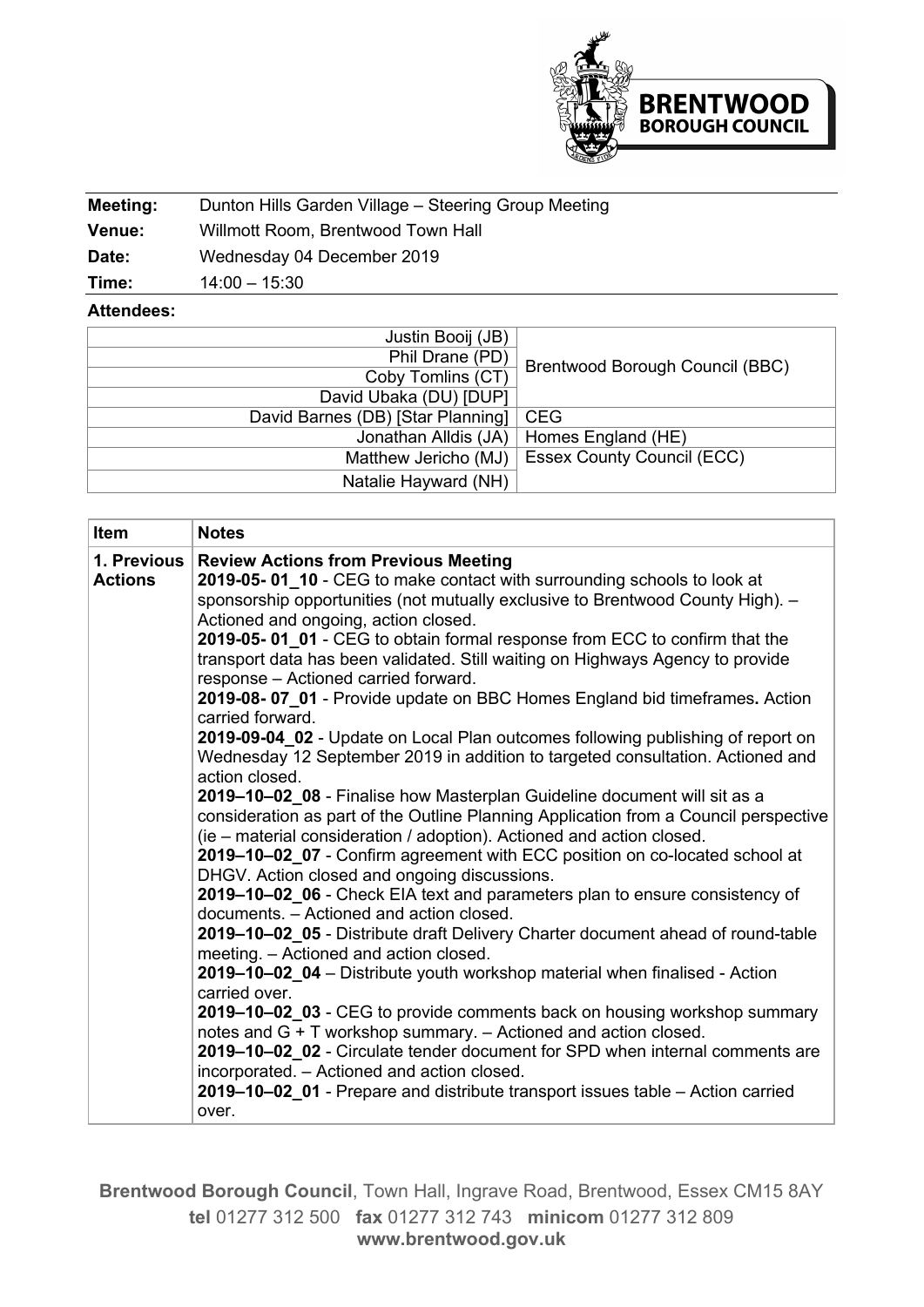| 2.                | 2.1 Update on MPF + Principles (feedback and timing)                                                                                     |  |  |  |  |
|-------------------|------------------------------------------------------------------------------------------------------------------------------------------|--|--|--|--|
| <b>Masterplan</b> | a) CT provided an update on the MPF noted that we are positive about where                                                               |  |  |  |  |
| <b>Design</b>     | the MPF has got to since last DRP, with more work to be done on the latter                                                               |  |  |  |  |
| <b>Process</b>    | chapters such as sustainability. CT noted that the mandatory principles will                                                             |  |  |  |  |
|                   | ensure that what is in the MPF is delivered.                                                                                             |  |  |  |  |
|                   | b) DB noted that we need to build flexibility into the sustainability principles in                                                      |  |  |  |  |
|                   | particular.                                                                                                                              |  |  |  |  |
|                   | c) DC took an action to circulate mandatory principles for comment when                                                                  |  |  |  |  |
|                   | drafted.                                                                                                                                 |  |  |  |  |
|                   | d) JA asked about the next steps for the MPF and advised the need to consult                                                             |  |  |  |  |
|                   | on the document. PD explained that the next steps include the MPF going to                                                               |  |  |  |  |
|                   | Project Delivery Board in February 2020.                                                                                                 |  |  |  |  |
|                   | e) General discussion and agreement around the need to consult whether as a                                                              |  |  |  |  |
|                   | standalone document or part of the SPD process, and CT took an action to<br>resolve with stakeholders how the consultation would evolve. |  |  |  |  |
|                   | 2.2 Update on SPD / procurement                                                                                                          |  |  |  |  |
|                   | a) CT provided an update on the procurement of the SPD consultant and                                                                    |  |  |  |  |
|                   | noted that the DHGV team is holding interviews for two consultants on                                                                    |  |  |  |  |
|                   | 16/12/19.                                                                                                                                |  |  |  |  |
|                   | b) CT took an action to update the Steering Group when a consultant is                                                                   |  |  |  |  |
|                   | appointed.                                                                                                                               |  |  |  |  |
|                   | 2.3 Update on evidence base progress (completed surveys and gaps or                                                                      |  |  |  |  |
|                   | milestones for new material)                                                                                                             |  |  |  |  |
|                   | a) DB provided an update that CEG are waiting on Highways England for                                                                    |  |  |  |  |
|                   | validation and cannot progress until this has been provided (see below for                                                               |  |  |  |  |
|                   | detail).                                                                                                                                 |  |  |  |  |
|                   | 2.4 Update on Transport Assessment Work / C2C meeting and preparation for<br><b>Transport Workshop</b>                                   |  |  |  |  |
|                   | a) DU provided an update, waiting for an update on Junction 29 traffic flows                                                             |  |  |  |  |
|                   | from Highways England. DU noted that traffic costings should come through                                                                |  |  |  |  |
|                   | by the end of the week.                                                                                                                  |  |  |  |  |
|                   | b) MJ requested an update on transport issues table and PD explained that it                                                             |  |  |  |  |
|                   | will be provided ahead of the Southern Brentwood Gorwth Corridor                                                                         |  |  |  |  |
|                   | sustainable transport workshop on 17/12/19. PD took an action to provide to<br>ECC.                                                      |  |  |  |  |
|                   | c) PD noted the transport workshop is to be held on 17/12/19 and will go over                                                            |  |  |  |  |
|                   | the vision, principles, indicative station designs and costings for the                                                                  |  |  |  |  |
|                   | Southern Brentwood Growth Corridor. PD took an action to arrange a pre-                                                                  |  |  |  |  |
|                   | meeting with ECC regarding outstanding issues table to give us a starting                                                                |  |  |  |  |
|                   | point for further discussion.                                                                                                            |  |  |  |  |
|                   | d) DU provided an update on C2C meeting held regarding upgrade of West                                                                   |  |  |  |  |
|                   | Horndon Station. DU explained that Thurrock, C2C and ECC have been                                                                       |  |  |  |  |
|                   | involved in discussions and an outcome of the meeting was for C2C to draft                                                               |  |  |  |  |
|                   | an MoU on our position, including beginning the process of preparation of a                                                              |  |  |  |  |
|                   | joint HIF bid.                                                                                                                           |  |  |  |  |
| 3. Delivery       | 3.1 Overview of recent events                                                                                                            |  |  |  |  |
|                   | a) Project Delivery Board                                                                                                                |  |  |  |  |
|                   | b) Community Forum                                                                                                                       |  |  |  |  |
|                   | CT noted that the community forum was a positive event to introduce the                                                                  |  |  |  |  |
|                   | project and co-design work for the SPD.                                                                                                  |  |  |  |  |
|                   | Stewardship site visits<br>C)                                                                                                            |  |  |  |  |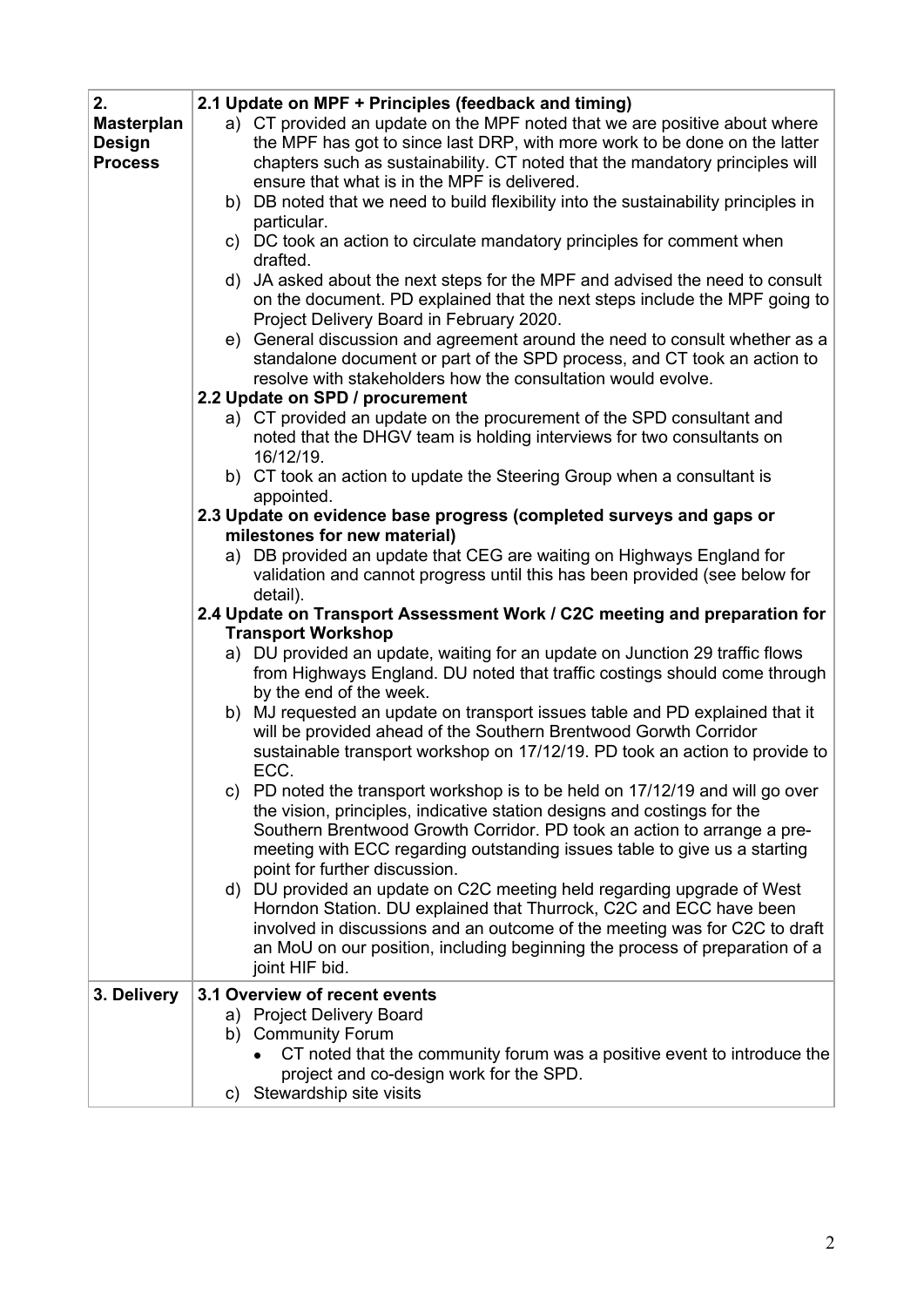| $\bullet$  | CT explained that a number of site visits had been undertaken, including<br>Barking Riverside, Kirkstall Forge and Beaulieu to start to understand<br>best practice stewardship models, as well as general new build<br>development being undertaken in the UK. The stewardship focus will<br>feed into a BBC position paper for discussion in January 2020 with CEG.<br>JA noted that Homes England are looking to do a site visit for a number<br>of Garden Communities in Cambourne and took an action to update /<br>invite DHGV. |
|------------|---------------------------------------------------------------------------------------------------------------------------------------------------------------------------------------------------------------------------------------------------------------------------------------------------------------------------------------------------------------------------------------------------------------------------------------------------------------------------------------------------------------------------------------|
|            | d) Landowner meeting                                                                                                                                                                                                                                                                                                                                                                                                                                                                                                                  |
|            | PD explained that a landowner integration meeting was held 22/11/19<br>and was fully represented. It provided an update on the project, being a<br>positive meeting where landowners were appreciative of the amount of<br>work that is being undertaken.                                                                                                                                                                                                                                                                             |
| $\bullet$  | PD noted that Victoria Walker (CEG) has been working with surrounding                                                                                                                                                                                                                                                                                                                                                                                                                                                                 |
|            | landowners to see how we might better interact as the development<br>progresses.                                                                                                                                                                                                                                                                                                                                                                                                                                                      |
|            | DB noted landowners are expected to sign the MoU when the local plan<br>is submitted.                                                                                                                                                                                                                                                                                                                                                                                                                                                 |
|            | 3.2 Overview of upcoming events / workstreams                                                                                                                                                                                                                                                                                                                                                                                                                                                                                         |
|            | a) Legacy position paper, SPD Co-Design                                                                                                                                                                                                                                                                                                                                                                                                                                                                                               |
|            | CT noted these events will be undertaken in the new year.                                                                                                                                                                                                                                                                                                                                                                                                                                                                             |
|            | b) Statement of Intent                                                                                                                                                                                                                                                                                                                                                                                                                                                                                                                |
|            | All took an action to send comments of circulated document to CT by                                                                                                                                                                                                                                                                                                                                                                                                                                                                   |
|            | end of the year.                                                                                                                                                                                                                                                                                                                                                                                                                                                                                                                      |
|            | c) Cultural Diversity Project                                                                                                                                                                                                                                                                                                                                                                                                                                                                                                         |
| d) Website | CT provided an overview of an opportunity for BBC to partner with<br>Essex Cultural Diversity Project who are keen to see this commission to<br>take place in 2020. CT explained that the would be a long-term<br>sustainable commissioning programme that could develop on an annual<br>basis with input from both partners. It would initially start as work with<br>the SPD consultation and progress into a time capsule over time in an<br>art form. CT to keep Steering Group updated as the project progresses.                |
|            | PD provided an update that the website for DHGV will be an updated                                                                                                                                                                                                                                                                                                                                                                                                                                                                    |
|            | version of the Council website.                                                                                                                                                                                                                                                                                                                                                                                                                                                                                                       |
|            | CT noted that this work will be undertaken over the Christmas period.                                                                                                                                                                                                                                                                                                                                                                                                                                                                 |
| e) Housing |                                                                                                                                                                                                                                                                                                                                                                                                                                                                                                                                       |
|            | PD provided an update that BBC are in a position to pick up housing<br>workshop actions and start discussing housing strategy for DHGV and<br>opportunity for delivery. JA noted that Leigh Johnson at Homes England<br>would be able to add value to this session and took an action to arrange<br>meeting with BBC.                                                                                                                                                                                                                 |
|            | 3.3 Local Plan / IDP update and DHGV supporting papers                                                                                                                                                                                                                                                                                                                                                                                                                                                                                |
|            | PD explained that the focussed consultation finished 22/11/2019 and                                                                                                                                                                                                                                                                                                                                                                                                                                                                   |
|            | there were approximately 600 submissions, largely from Blackmore                                                                                                                                                                                                                                                                                                                                                                                                                                                                      |
|            | residents, which have mostly been submitted electronically. PD noted                                                                                                                                                                                                                                                                                                                                                                                                                                                                  |
|            | that the Policy team are making good progress with processing the                                                                                                                                                                                                                                                                                                                                                                                                                                                                     |
|            | submissions.                                                                                                                                                                                                                                                                                                                                                                                                                                                                                                                          |
| ٠          | PD explained that the committee report will focus on the consultation<br>material only and is expected to go to full council in mid-January for<br>submission end January 2020.                                                                                                                                                                                                                                                                                                                                                       |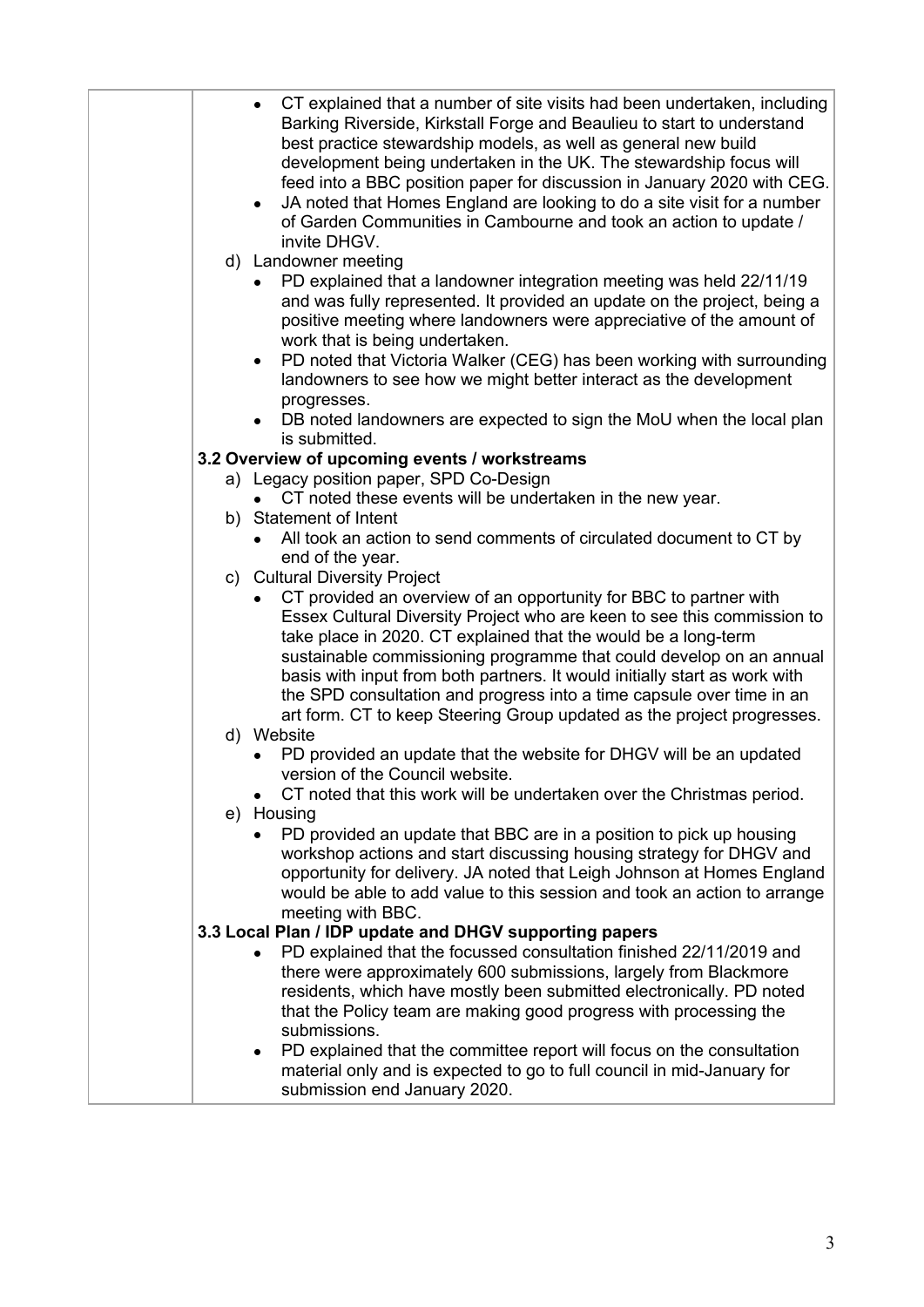|                                           | PD noted that PINS have explained that the BBC local plan submission<br>$\bullet$<br>timing for EiP will be treated as any other local plan submission.<br>PD explained that the transport figures for the IDP will be fed into the<br>$\bullet$<br>overall costings and there will be a funding gap (not unlike any other<br>IDP) which we can work to looking at funding opportunities.<br>MJ requested an update in response to ECC representations on the<br>local plan and a meeting in January where conversation can lead<br>towards SoCG. CT took an action to arrange meeting. PD noted that we<br>are going to submit as much information as we can, including topic<br>paper to support Green Belt strategy. |
|-------------------------------------------|-------------------------------------------------------------------------------------------------------------------------------------------------------------------------------------------------------------------------------------------------------------------------------------------------------------------------------------------------------------------------------------------------------------------------------------------------------------------------------------------------------------------------------------------------------------------------------------------------------------------------------------------------------------------------------------------------------------------------|
| 4. General<br>Programme<br><b>Updates</b> | 4.1 Pre-app updates<br>a) JB noted that there are no specific DM updates, however noted that it will be<br>useful to look ahead at programming for planning application to agree a<br>PPA going forward which needs to be reviewed.<br>4.2 Highlight report review (Updates, Risks, Milestones)<br>a) NH questioned final date of local plan supporting information and CT noted<br>that the date is internal.<br>b) CT provided an update that an update presentation will be given to NHS on<br>DHGV on 16/12/2019 ahead of co-design.<br>4.3 Homes England funding bid update<br>a) JA to provide update following election (ongoing action)                                                                         |
| 5. Key<br><b>Decisions</b>                | None                                                                                                                                                                                                                                                                                                                                                                                                                                                                                                                                                                                                                                                                                                                    |
| 6. AOB                                    | 6.1 Next Steering Group Meeting - 22 January 2020<br>a) PD provided an update that Steering Group meetings will occur ever 6<br>weeks in the new year. CT has sent out meeting invites.<br>6.2 Highways workshop<br>a) JA noted that a session in mid-February regarding highways with a Homes<br>England representative specialist (John Samford) to lead it. JA noted that<br>Steve Everson from ECC as the lead on Garden Communities needs to be<br>there. JA to arrange meeting and distribute agenda ahead of Christmas.<br>b) PD noted that BBC are doing a site visit with the ECC Garden Communities<br>team in the new year to show them the site.                                                            |
| <b>Next</b><br><b>Meeting</b>             | Wednesday 22 January 2020 - 14:00 - 15:30                                                                                                                                                                                                                                                                                                                                                                                                                                                                                                                                                                                                                                                                               |

## **Action List**

| <b>Reference</b> | <b>Description</b>                                                                    | Owner     | <b>Due</b><br><b>Date</b> | <b>Status</b> |
|------------------|---------------------------------------------------------------------------------------|-----------|---------------------------|---------------|
|                  | 2019 12 04 01 DB to circulate mandatory principles in MPF for<br>comment when drafted | DB        | $31 - 12 -$<br>2019       | Open          |
|                  | 2019 12 04 02 Resolve how consultation of MPF would be<br>undertaken                  | <b>CT</b> | $31 - 12$<br>2019         | Open          |
|                  | 2019 12 04 03 Update on SPD consultant appointment                                    | <b>CT</b> | $31 - 12 -$<br>2019       | Open          |
|                  | 2019 12 04 04 Transport issues table to be provided to ECC                            | <b>PD</b> | $13 - 12 -$<br>2019       | Open          |